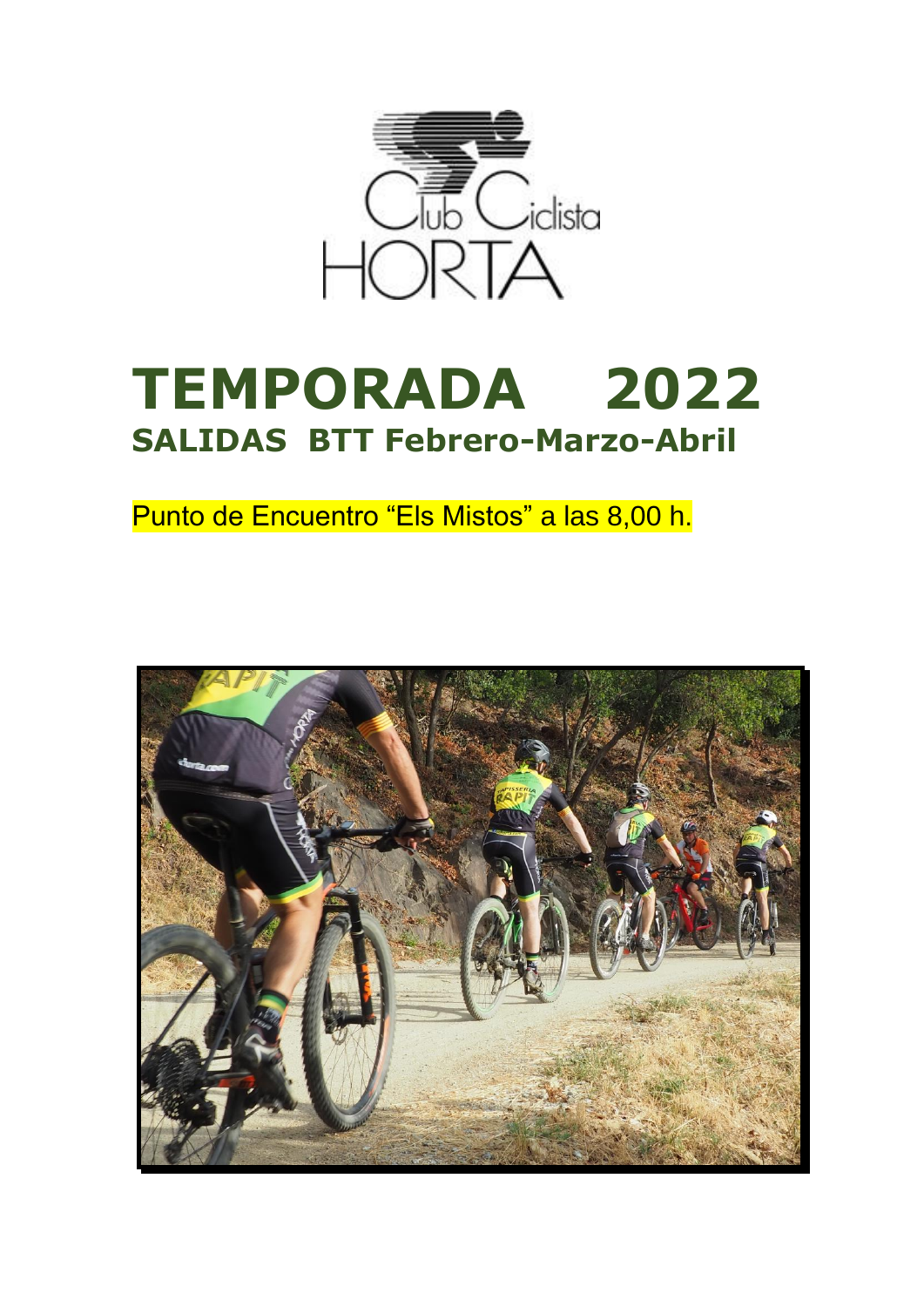

**27 FEBRERO**

**ELS MISTOS, C/NAVATA, P. DE MADUIXER, CTRA.AIGUES, CAN BORNI, VISTA RICA, TORRENT DE LA SALAMANDRA, SANT MEDIR, CAN BORRELL, PI D'EN XANDRI, DETRÁS FLOR DE MAIG, BÓVILA, MONTFLORIT, CAN CATÁ, COLL DE LA VENTOSA, CAN MASDEU, BCN. 40 km.**



**ELS MISTOS, STA.COLOMA, SANT. JERONI DE LA MURTRA, COLLET DE LA VALLENÇANA, COLL DE LA MALESA (LA CRIMINAL), TORRE VIGIA, CTRA. DE LA ROCA, RIO BESOS, MONCADA, CERDANYOLA, MONTFLORIT, CAN CATÁ, JOAN XXIII, CAN FERRER, CAN MASDEU, BCN. 40 KM.**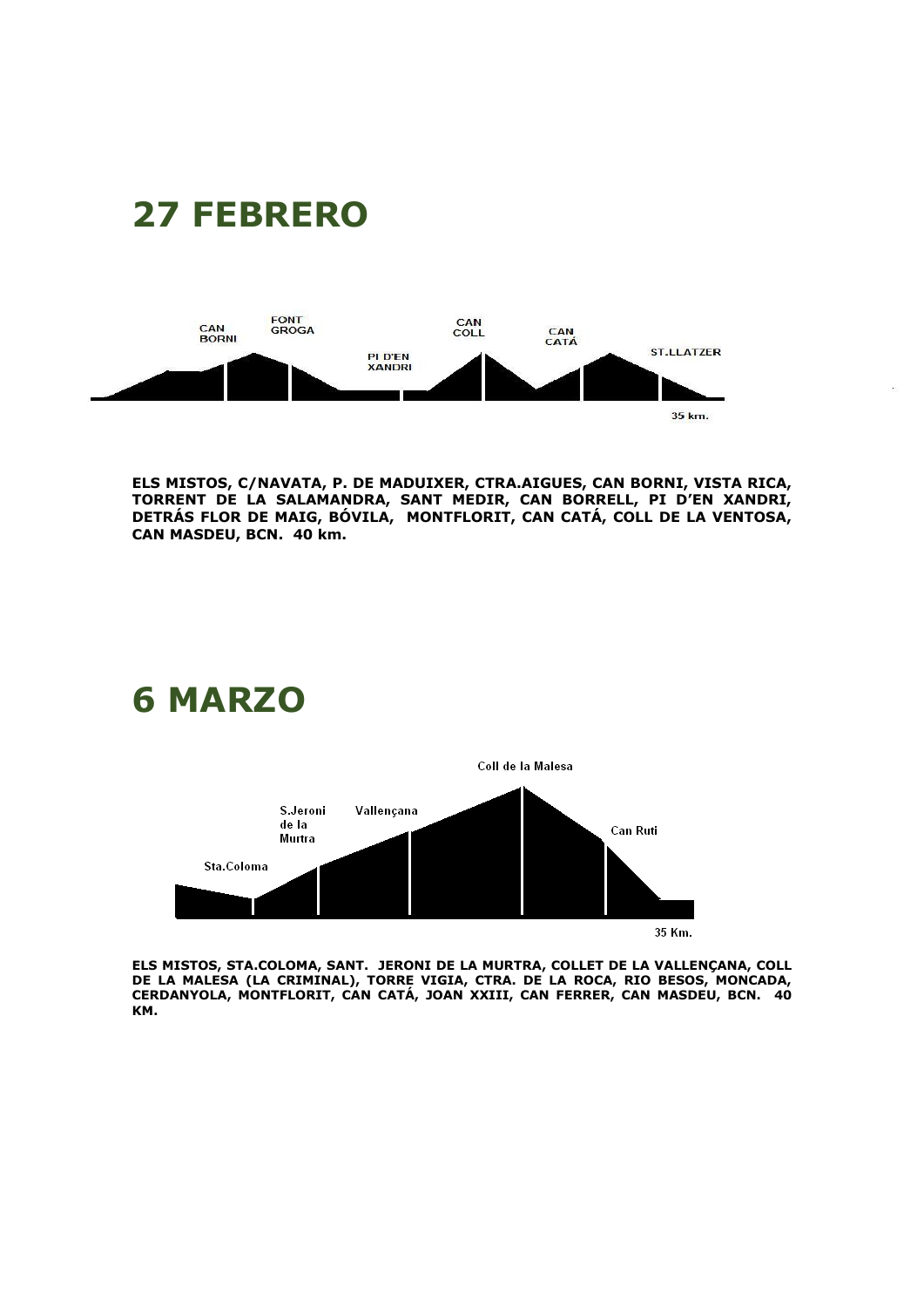



 **ELS MISTOS, CAN MASDEU, CAN FERRER, MATAMACHOS, FORAT DEL VENT, PAS DEL REI, PISTA DERECHA, SANT MEDI, CAN BORRELL, MONTFLORIT, CAN COLL, CAN CATÀ, PISTA DEL HIERRO, PIE MATAMACHOS, COLL DE LA VENTOSA, TORRE BARÓ, BCN. (40 KM.)**

#### **20 MARZO**



**ELS MISTOS, C/NAVATA, P. DE MADUIXER, CTRA.AIGUES, BOMBEROS, BUDELLERA, TRIALERA DETRÁS ANTENA, COLL DE LA VINYASSA, TRIALERA ACUEDUCTO O PISTA ASFALTADA A SANT MEDIR, CAN BORRELL, MONTFLORIT, CAN CATÁ, LA ERA, COLL DE LA VENTOSA, CAN MASDEU, BCN.**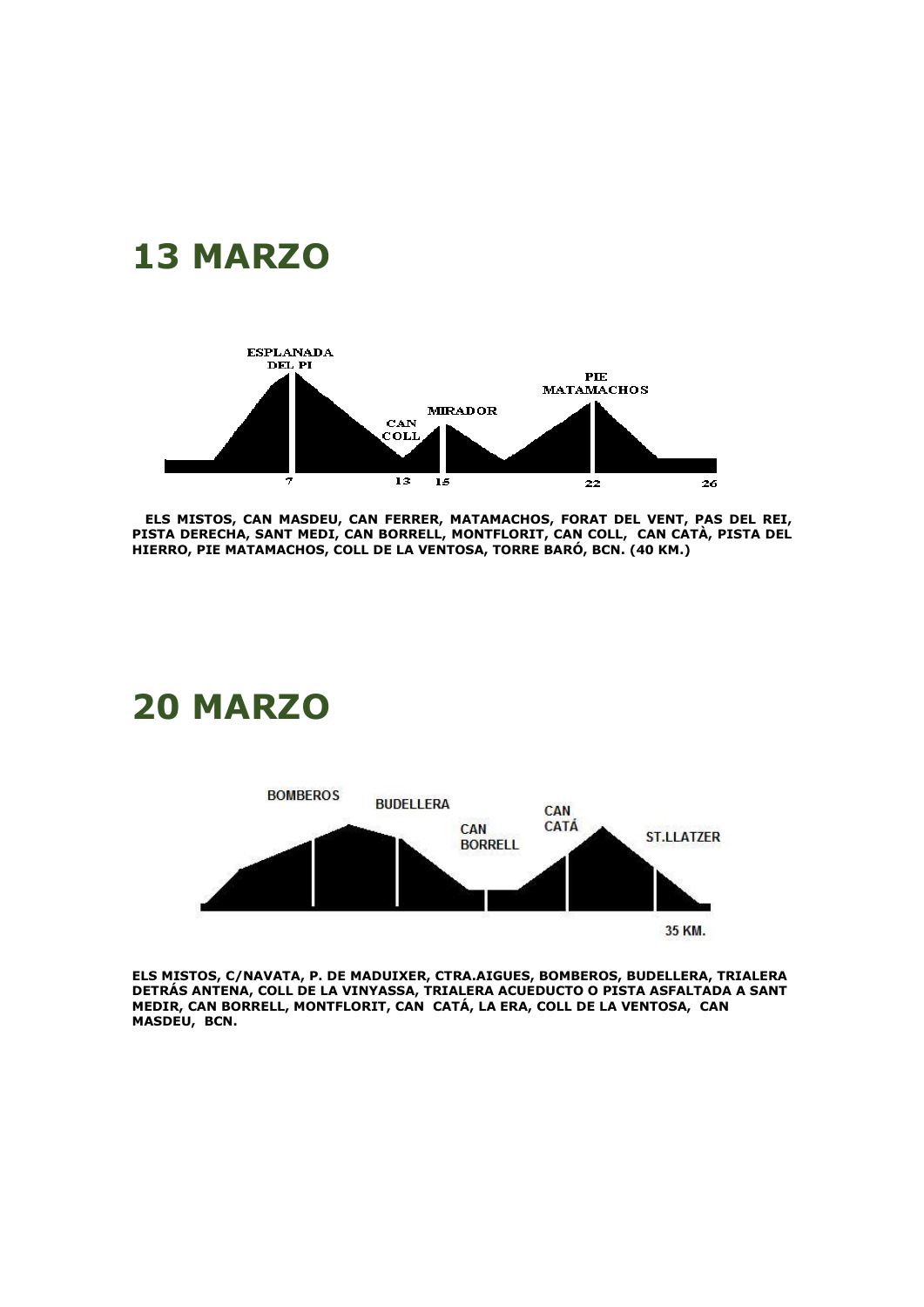## **27 MARZO**



**EL MISTOS, LLARS MUNDET, PAS DEL REI, PISTA DE ENFRENTE, VISTA RICA, TIBIDABO-SANT CUGAT, LA FLORESTA, TRIALERA IZDA. COCHE ABANDONADO, HIPICA SEVERINO, CORRIOLS IZDA., PI D´EN XANDRI, PISTA IZQUIERDA, MONTFLORIT, CAN COLL, CAN CATÀ, CADENA CTRA. CEMENTERI, PISTA XIPRESOS, CAN FERRER, CAN MASDEU, BCN. (40 KM)**

#### **3 ABRIL**



**ELS MISTOS, CASTILLO DE TORREBARÓ, COLL DE LA VENTOSA, FORAT DEL VENT, PAS DEL REI, VISTA RICA, TRIALERA "PETITA", COLL DE LA VINYASSA, PISTA DE LES PLANES, PANTANO DE VALLVIDRERA, COLL DE CAN CUIAS, L'ESPINAGOSA, MIRADOR DE VALLVIDRERA, S. PERE MARTIR, CTRA. LES AIGÜES, C/MADUIXER, BCN.**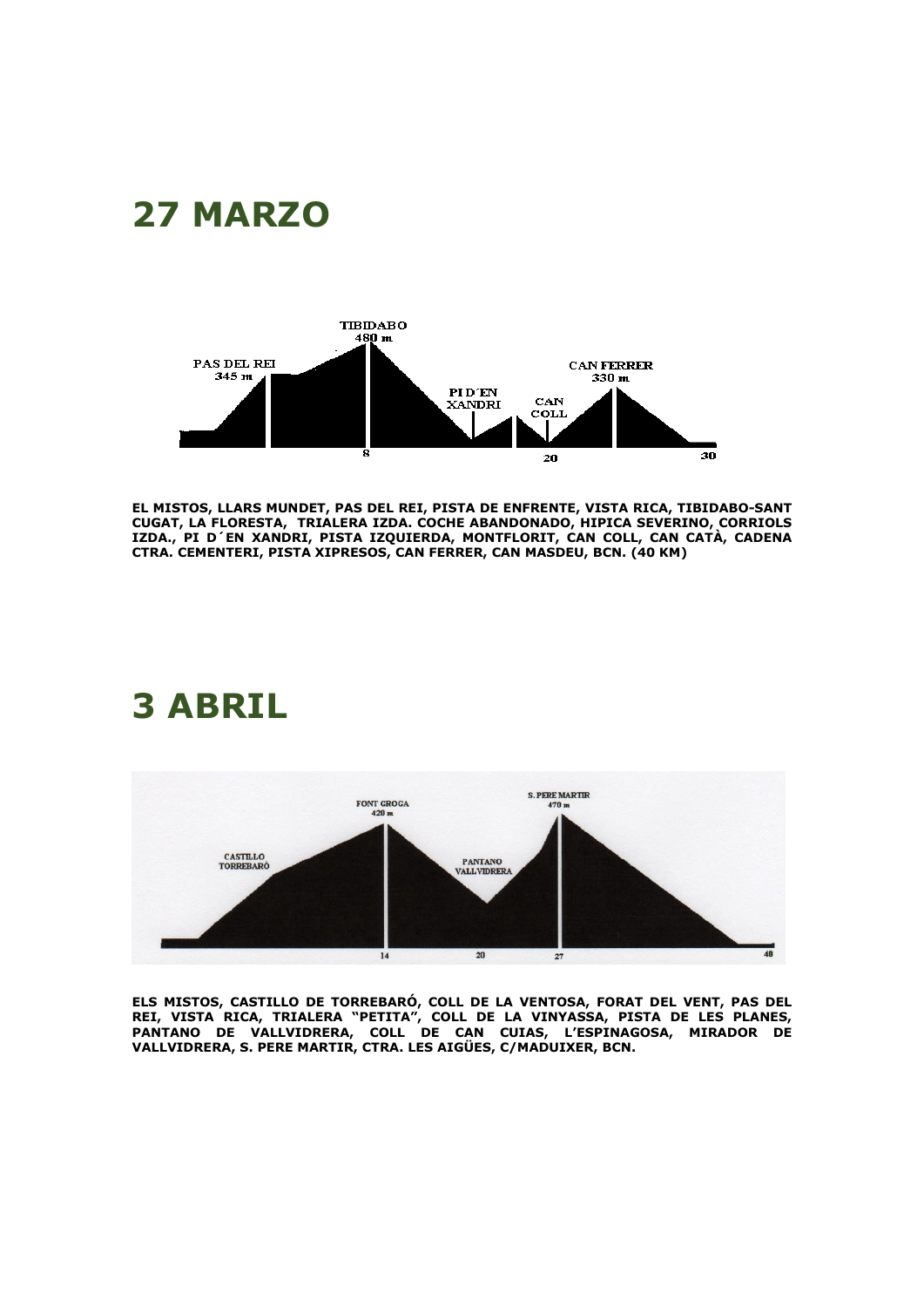## **10 ABRIL**



**ELS MISTOS, C/NAVATA, P. DE MADUXER, CTRA. LES AIGÜES, BOMBEROS, VALLVIDRERA, PISTA REBÓS DE LES MONGES, EL PATRONAT, LES PLANES, SUBIDA URB. PLAZA LES PLANES (Talisman II), CAN CORTÉS, VISTA RICA, FORAT DEL VENT, COLL DE LA VENTOSA, TORRE BARÓ, CTRA. LES ROQUETES, BCN. 40 KM.**

### **17 ABRIL**



**ELS MISTOS, CAN MASDEU, F. DEL VENT, VISTA RICA, T. DE LA SALAMANDRA, CAN BORRELL, PI D'EN XANDRI, CORRIOLS CAN CODONYER, FLOR DE MAIG, TRIALERA DE LA BOVILA, MONTFLORIT, TORRE DE GUAITA, CAN CATÁ, ELS XIPRESSOS, CAN MASDEU, BCN.**